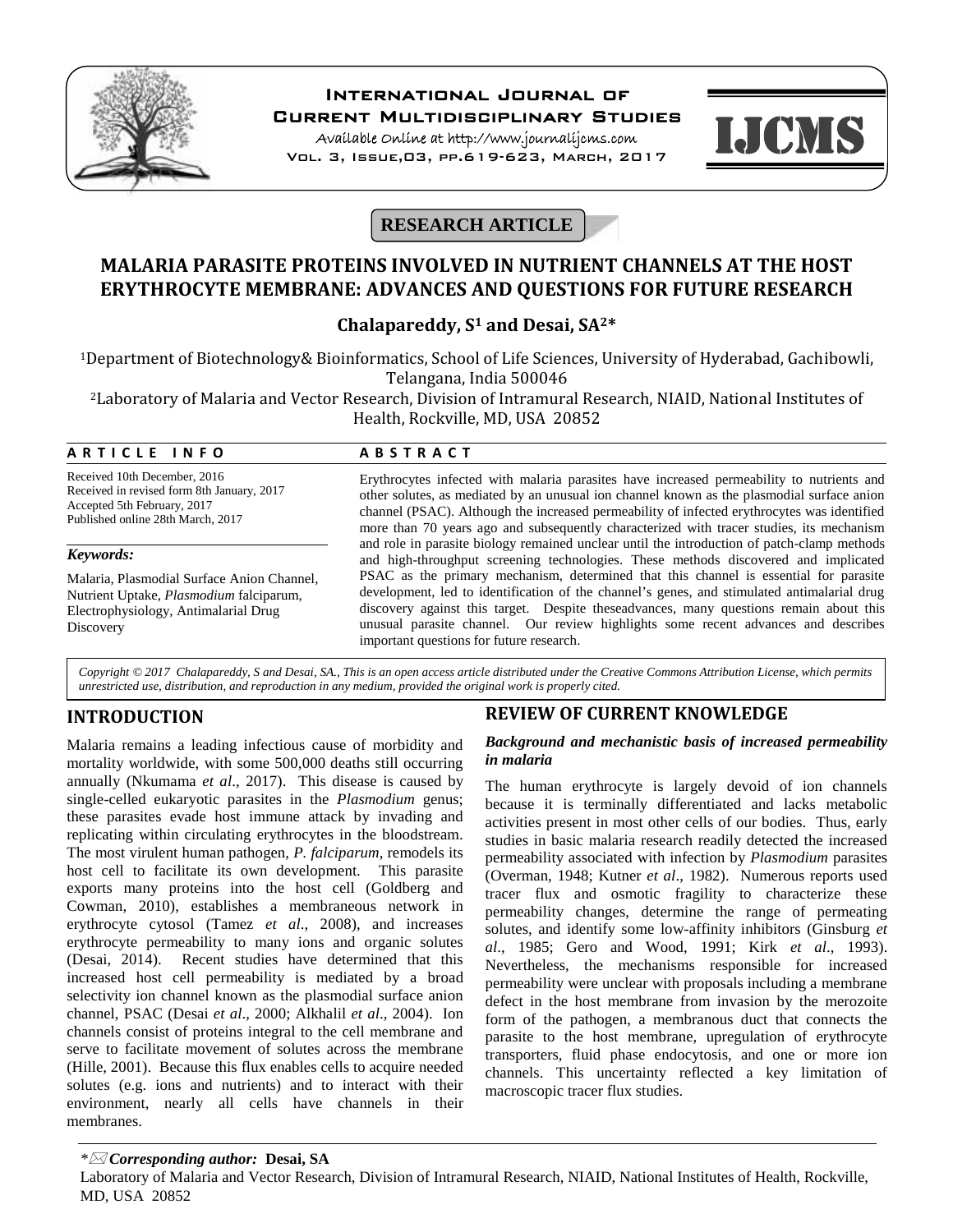To overcome this limitation, patch-clamp methods were first applied to the host membrane of infected cells in 2000 (Desai *et al*., 2000). These methods use high-gain electrical amplifiers and a small capillary sealed on the membrane of interest to record transmembrane ionic currents in real time; various patch-clamp configurations permit measurements on single ion channel molecules and on single cells (Hamill *et al*., 1981). Cell-attached patch-clamp identified PSAC activity as the only ion channel on infected cells under our recording conditions and confirmed that uninfected erythrocytes are devoid of channel activity under normal conditions. The channel on infected cells exhibited relatively slow ion uptake, as indicated by a small single channel conductance of 20 picosiemens in molar salt. It also showed fast flickering transitions between open and closed states; gating analyses revealed that the mean open duration was only ~200 microseconds (Desai, 2005). By changing the imposed membrane potential, this initial study also found that the channels open more frequently and for longer durations at negative potentials (Desai *et al*., 2000). Total currents from single cells were then measured with the whole-cell configuration. This approach confirmed the channel's voltage dependence, revealed that PSAC is the primary conductive pathway in the infected cell membrane, and implicated 1000- 2000 functional copies of the channel per erythrocyte infected with mature trophozoite parasites. These features were conserved in phylogenetically distant malaria parasites (Lisk and Desai, 2005), but this channel is absent from erythrocytes infected with *Babesia* parasites (Alkhalil *et al*., 2007). Several other studies using whole-cell patch-clamp have suggested upregulation of otherwise quiescent human channels after infection (Staines *et al*., 2007), but we have not been able to confirm those findings.

A second important advance was the development of a robust and quantitative method for screening PSAC inhibitors (Wagner *et al*., 2003). This new method utilized transmittance measurements to track osmotic lysis of infected cells in organic solutes such as sorbitol, a sugar alcohol with high PSAC permeability but negligible uptake by uninfected erythrocytes (Ginsburg *et al*., 1985). This method revealed PSAC's atypical pharmacology that differs from mammalian anion channels (Lisk *et al*., 2006). When this transmittance assay was miniaturized into microplate wells, high-throughput screens for inhibitors could be carried out using large collections of chemicals. Several screens have thus been carried out (Pillai *et al*., 2010; Nguitragool *et al*., 2011; Pain *et al*., 2016), leading to potent and specific inhibitors that block the channel at low nanomolar concentrations. Single channel patch-clamp studies found that each of these inhibitors acts on the same channel, adding to the evidence for a primary role of PSAC in host cell permeability after infection (Pillai *et al*., 2010; Nguitragool *et al*., 2011).

## *Gene identification and a new molecular era in studying infected cell permeability*

High-throughput screening also led to the identification of ISPA-28, an isolate specific PSAC antagonist that selectively blocks channels associated with a single laboratory parasite clone known as Dd2, originally derived from a patient in Indochina (Guinet *et al*., 1996). This unusual inhibitor was

ineffective against unrelated parasite strains harvested from other patients around the world. ISPA-28 implicated parasite genetic elements in formation of the channel: polymorphisms in these parasite genes presumably accounted for why the compound blocks channels from one parasite clone but not those from others. By examining channels on cells infected with progeny from a genetic cross between the Dd2 clone and the HB3 parasite (originally from Honduras), a single genomic locus on the parasite chromosome 3 was implicated in channel block by ISPA-28. Subsequent DNA transfections revealed that two related *clag3* genes determine the PSAC phenotype (Nguitragool *et al*., 2011). These two genes undergo epigenetic switching (Cortes *et al*., 2007; Rovira-Graells *et al*., 2015), so that individual parasites express only one copy and reserve the other for expression at a later time (Voss *et al*., 2014).

The encoded CLAG3 protein localizes to the host erythrocyte membrane (Nguitragool *et al*., 2014), matching the site where cell-attached patch-clamp had previously localized PSAC activity. A small variant region on the protein is exposed at the host membrane and appears to be where ISPA-28 binds. Several subsequent studies have provided independent evidence for the central role of CLAG3 in formation of PSAC. For example, PSAC mutants generated by *in vitro* selection of parasite cultures with either blasticidin S or leupeptin silence the *clag*3 genes or carry a mutation in a critical transmembrane domain (Hill *et al*., 2007; Sharma *et al*., 2013; Mira-Martinez *et al*., 2013; Sharma *et al*., 2015). These channel mutants grew under this selection because they reduce PSAC-mediated uptake of these toxins while preserving channel-mediated nutrient uptake at levels that sustain parasite growth. This selective reduction of toxin permeability enables parasite survival, but the structural basis of altered permeability in both PSAC mutants remains unclear. Genetic mapping of two independent phenotypes—parasite growth inhibition by ISPA-28 and reduced channel activity upon extracellular protease treatment—have also mapped the *clag3* chromosomal locus (Pillai *et al*., 2012; Nguitragool *et al*., 2014). Mapping using growth inhibition by ISPA-28 also validates PSAC as an essential parasite target for development of antimalarial therapies; by finding that parasite killing by PSAC inhibitors is accentuated under culture conditions with reduced concentrations of key nutrients, this study also revealed that PSAC's essential function is to mediate nutrient uptake from host plasma (Pillai *et al*., 2012). Finally, the role of parasite proteins in PSAC formation has been further supported by DNA transfection to produce a conditional knockdown of the parasite encoded translocon that facilitates export of proteins into erythrocyte cytosol (Beck *et al*., 2014).

## *Questions For Future Research*

Identification of *clag3* genes as determinants of nutrient uptake has resolved several long standing debates about the increased permeability (Staines *et al*., 2007). By enabling molecular studies that show an essential role in nutrient uptake, they have also stimulated drug discovery against this important target. However, several key questions remain, as we itemize in the remainder of this review.

### *How do these proteins determine PSAC activity?*

Maybe most importantly, it is still uncertain whether CLAG3 protein forms the channel directly or if it functions in some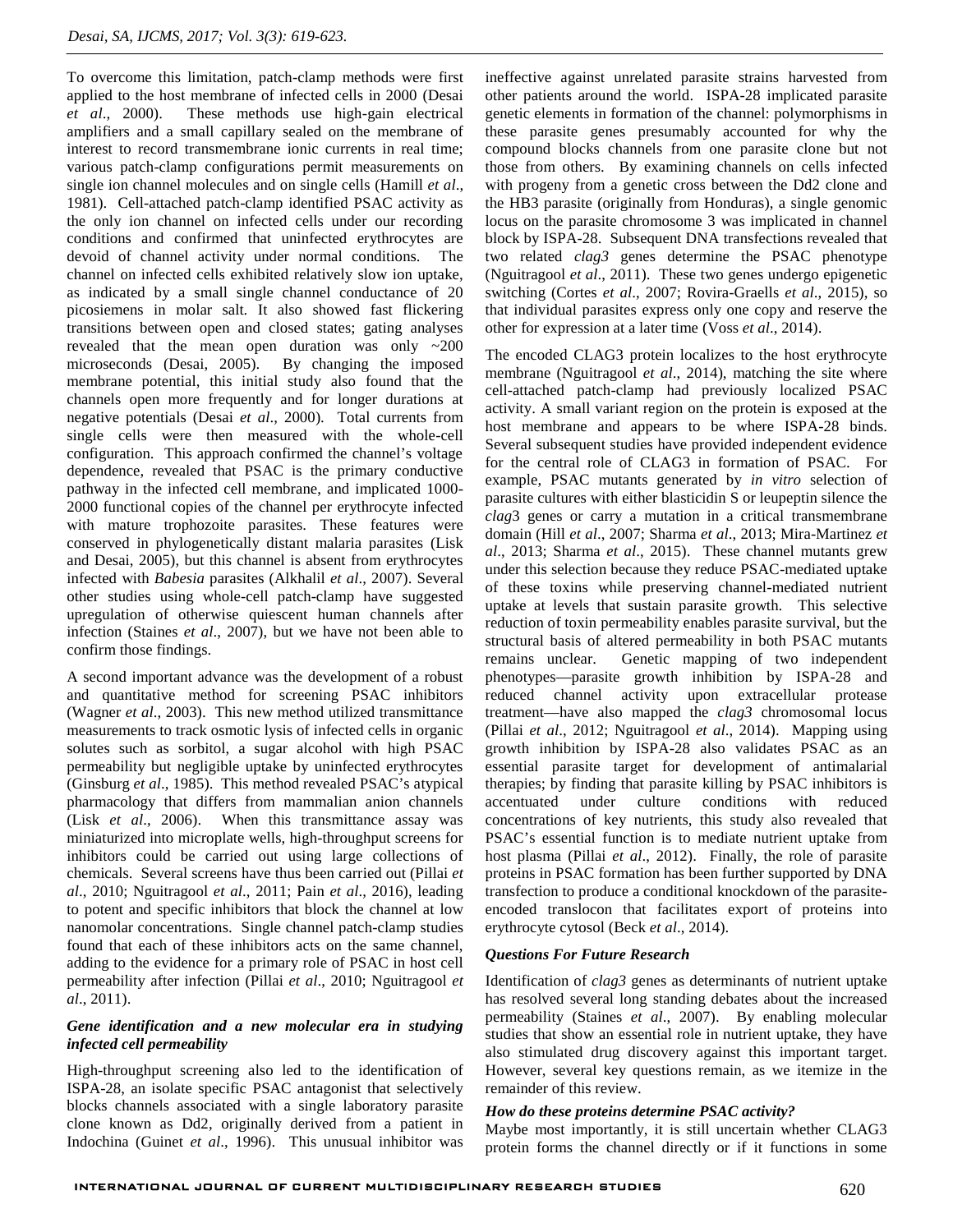other way to increase erythrocyte permeability. One question relates to the three *clag* genes on other parasite chromosomes (Kaneko *et al*., 2001; Iriko *et al*., 2008). Do these *clag2*, *clag8*, and *clag9* genes also encode pore forming proteins at the host membrane or do they serve unrelated functions, as has been proposed (Holt *et al*., 1999; Nacer *et al*., 2011; Goel *et al*., 2010)? If so, do each of those channels have identical properties or, for example, does each subtype mediate uptake of specific nutrients? An additional complexity is that CLAG proteins associate with two unrelated parasite proteins, termed RhopH2 and RhopH3 (Cooper *et al*., 1988; Lustigman *et al*., 1988; Ling *et al*., 2004), to form a heteromeric complex known as the RhopH complex. Like *clag* genes, these genes are conserved in all malaria parasites and appear to be essential. What are the functions of these associated proteins? One possibility is that the entire complex of three distinct proteins forms the functional channel at the host membrane; another is that one or the other protein is only a chaperone involved in transporting the other members to the host cell surface. DNA transfections in cultured parasites should address some of these unknowns, but new methodologies such as heterologous expression of these parasite proteins and determination of protein structures may also be required.

It is also possible that these proteins do not form a pore themselves, but rather function to activate host channels at the erythrocyte membrane. In this scenario, we would generally expect that co-immunoprecipitation experiments using CLAG3, RhopH2, or RhopH3 should identify putative interacting proteins that form functional channels. However, such proteins have not been clearly identified (Kaneko *et al*., 2001; Vincensini *et al*., 2008; our unpublished studies). While these associations may be either too brief or unstable to allow detection, these findings do favor direct pore formation by the RhopH complex. Direct formation of the pore is also suggested by the rapid PSAC block upon addition of ISPA-28, a chemical inhibitor that interacts specifically with CLAG3 in molecular studies. This suggests direct formation because inhibitors acting through enzymatic modulators of ion channels typically require up to an hour for signaling cascades to fully affect downstream activities, rather than the essentially instantaneous effects observed in patch-clamp studies. Finally, helical wheel analysis suggests that CLAG3 has an amphipathic transmembrane domain that can line a water-filled pore (Sharma *et al*., 2015).

### *What are the specific roles of each member of the RhopH complex?*

CLAG3, RhopH2, and RhopH3 are assembled into a complex shortly after their biosynthesis in merozoites near the end of the parasite developmental cycle within erythrocytes (Ling *et al*., 2004). At the end of the cycle, these proteins are secreted into the next host cell at re-invasion. They then traffic via poorly understood mechanisms to the host membrane many hours after erythrocyte invasion to induce functional channel activity (Nguitragool *et al*., 2011). Thus, we also need to ask whether one or more of the proteins only serves to chaperone the other proteins through this complicated route to the host membrane. If all members of the complex contribute directly to pore formation, does one or more serve a modulatory role? One such role would be to sense host nutritional status and

alter channel-mediated nutrient uptake, as this may improve parasite growth in malnourished hosts.

The trafficking of these proteins to the host membrane also deserves more rigorous study. One study found that CLAG3 is not exported by the Plasmodium translocon of exported proteins (PTEX) on the vacuolar membrane surrounding the intracellular parasite (Beck *et al*., 2014), though our unpublished studies have cast some doubt on this finding. How these proteins traffic past this membrane and the precise elements required for insertion into the host membrane both remain unclear. Imaging and mass spectrometry studies suggest that they require transit through Maurer's clefts (Sam-Yellowe *et al*., 2001; Vincensini *et al*., 2005), membrane-bound organelles in the host cytosol of infected erythrocytes.

## *Permeation through the channel and potential for drug development*

As the functions of these member proteins become clearer, further study should be directed to understanding how this parasite ion channel allows selective uptake of solutes. For example, although PSAC is permeable to nutrients and solutes of varying charge and size (amino acids, sugars, purines, some vitamins, organic cations, halide anions, etc.), the channel stringently excludes the small sodium ion (Cohn *et al*., 2003; Pillai *et al*., 2013). Exclusion of a single small monovalent ion is intriguing because it is without precedent amongst other broad selectivity channels. It is also interesting because sodium exclusion is critical for parasite survival in the bloodstream; without this exclusion, net sodium uptake would produce osmotic lysis of infected cells and cause parasite death. Thus, this parasite channel appears to have evolved its most unusual selectivity for solutes as these features permit both essential nutrient uptake while preserving erythrocyte integrity within human plasma. A clear understanding of the mechanisms involved in this ability to exclude a single ion will provide fundamental insights not only into parasite biology, but into the workings of ion channels in other organisms.

Although studies have implicated isoleucine as maybe the most critical nutrient acquired via PSAC in parasite culture conditions (Divo *et al*., 1985; Liu *et al*., 2006; Pillai *et al*., 2012), other nutrients are almost certainly needed *in vivo*. It will be important to better define these essential nutritive solutes because this may guide development of antimalarial drugs that work by blocking PSAC. Whether soluble metabolic waste products produced by the intracellular parasite are expelled through this channel is also unclear and deserves study.

High-throughput screens have identified potent and specific PSAC inhibitors from diverse scaffolds (Pillai *et al*., 2010; Pillai *et al*., 2012). Inhibitors from two separate classes produce synergistic parasite killing in cultures (Pain *et al*., 2016). With these developments, there is growing interest in developing these compounds into new antimalarial therapies. Successful development will requiring finding one or more chemical inhibitors that kill parasites quickly, have appropriate absorption, distribution, metabolism, and safety in humans. These multiple requirements are difficult to meet and often require concerted effort throughout a multi-year project.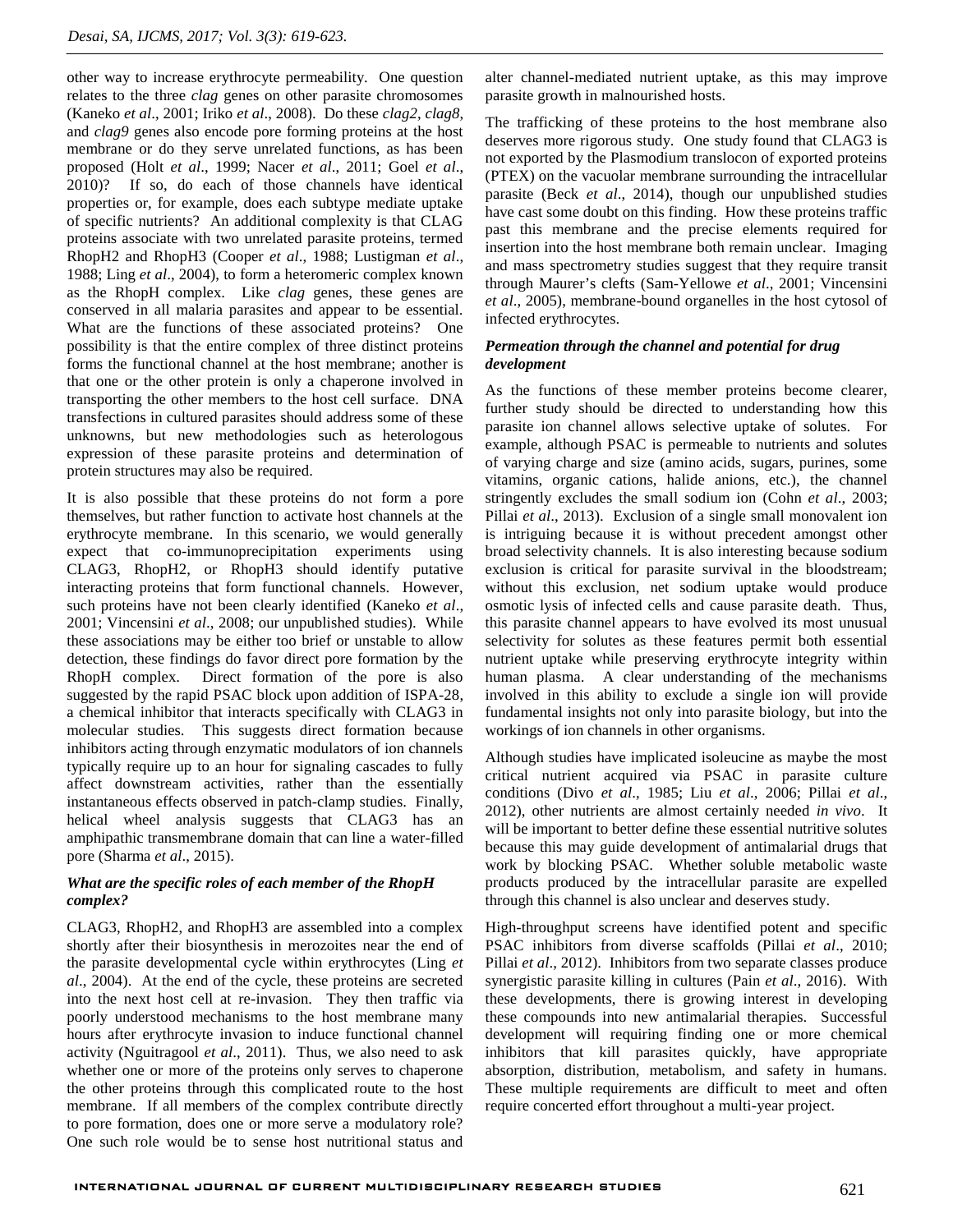## **CONCLUSIONS**

Malaria parasites have adapted to growth and development in erythrocytes. To enable intracellular survival, the parasite remodels its host cell and increases its permeability via an unusual broad specificity ion channel termed PSAC. Although genetic mapping and molecular studies have identified parasite proteins involved in PSAC formation, key questions remain about the precise roles and mechanisms of protein trafficking required for this activity. It is an exciting time for basic research in this field because new transfection technologies such as CRISPR should enable next-level molecular insights. These studies should reveal important insights into host parasite interactions and permeation through ion channels. It may also lead to new, much needed therapies for malaria.

#### **Acknowledgments**

This research was supported by the Intramural Research Program of the National Institutes of Health, National Institute of Allergy and Infectious Diseases.

## **References**

- Alkhalil, A., Cohn, J.V., Wagner, M.A., Cabrera, J.S., Rajapandi, T., and Desai, S.A. 2004. *Plasmodium falciparum* likely encodes the principal anion channel on infected human erythrocytes. Blood 104: 4279-4286.
- Alkhalil, A., Hill, D.A., and Desai, S.A. 2007. Babesia and plasmodia increase host erythrocyte permeability through distinct mechanisms. *Cell Microbiol*. 9: 851-860.
- Beck, J.R., Muralidharan, V., Oksman, A., and Goldberg, D.E. 2014. PTEX component HSP101 mediates export of diverse malaria effectors into host erythrocytes. *Nature* 511: 592-595.
- Cohn, J.V., Alkhalil, A., Wagner, M.A., Rajapandi, T., and Desai, S.A. 2003. Extracellular lysines on the plasmodial surface anion channel involved in  $Na<sup>+</sup>$  exclusion. *Mol.Biochem.Parasitol.* 132: 27-34.
- Cooper, J.A., Ingram, L.T., Bushell, G.R., Fardoulys, C.A., Stenzel, D., Schofield, L., and Saul, A.J. 1988. The 140/130/105 kilodalton protein complex in the rhoptries of *Plasmodium falciparum* consists of discrete polypeptides. *Mol.Biochem.Parasitol.* 29: 251-260.
- Cortes, A., Carret, C., Kaneko, O., Yim Lim, B.Y., Ivens, A., and Holder, A.A. 2007. Epigenetic silencing of *Plasmodium falciparum* genes linked to erythrocyte invasion. *PLoS.Pathog*. 3: e107.
- Desai, S.A. 2005. Open and closed states of the plasmodial surface anion channel. *Nanomedicine* 1: 58-66.
- Desai, S.A. 2014. Why do malaria parasites increase host erythrocyte permeability? Trends Parasitol. 30: 151-159.
- Desai, S.A., Bezrukov, S.M., and Zimmerberg, J. 2000. A voltage-dependent channel involved in nutrient uptake by red blood cells infected with the malaria parasite. *Nature* 406: 1001-1005.
- Divo, A.A., Geary, T.G., Davis, N.L., and Jensen, J.B. 1985. Nutritional requirements of *Plasmodium falciparum* in culture. I. Exogenously supplied dialyzable components necessary for continuous growth. *J.Protozool.* 32: 59-64.
- Gero, A.M. and Wood, A.M. 1991. New nucleoside transport pathways induced in the host erythrocyte membrane of

malaria and Babesia infected cells. *Adv.Exp.Med.Biol.* 309A: 169-172.

- Ginsburg, H., Kutner, S., Krugliak, M., and Cabantchik, Z.I. 1985. Characterization of permeation pathways appearing in the host membrane of *Plasmodium falciparum* infected red blood cells. *Mol.Biochem.Parasitol.* 14:313-322.
- Goel, S., Valiyaveettil, M., Achur, R.N., Goyal, A., Mattei, D., Salanti, A., Trenholme, K.R., Gardiner, D.L., and Gowda, D.C. 2010. Dual stage synthesis and crucial role of cytoadherence-linked asexual gene 9 in the surface expression of malaria parasite var proteins. *Proc.Natl.Acad.Sci.U.S.A.* 107: 16643-16648.
- Goldberg, D.E. and Cowman, A.F. 2010. Moving in and renovating: exporting proteins from *Plasmodium* into host erythrocytes. *Nat.Rev.Microbiol.* 8: 617-621.
- Guinet, F., Dvorak, J.A., Fujioka, H., Keister, D.B., Muratova, O., Kaslow, D.C., Aikawa, M., Vaidya, A.B., and Wellems, T.E. 1996. A developmental defect in *Plasmodium falciparum* male gametogenesis. *J.Cell Biol.* 135: 269-278.
- Hamill, O.P., Marty, A., Neher, E., Sakmann, B., and Sigworth, F.J. 1981. Improved patch-clamp techniques for highresolution current recording from cells and cell-free membrane patches. *Pflugers Arch.* 391: 85-100.
- Hill, D.A., Pillai, A.D., Nawaz, F., Hayton, K., Doan, L., Lisk, G., and Desai, S.A. 2007. A blasticidin S-resistant *Plasmodium falciparum* mutant with a defective plasmodial surface anion channel. *Proc. Natl. Acad. Sci. U.S.A*.104: 1063-1068.
- Hille, B. Ion channels of excitable membranes,  $3<sup>rd</sup>$  Edn, Sinauer Associates publisher, Sunderand, MA. (2001).
- Holt, D.C., Gardiner, D.L., Thomas, E.A., Mayo, M., Bourke, P.F., Sutherland, C.J., Carter, R., Myers, G., Kemp, D.J., and Trenholme, K.R. 1999. The cytoadherence linked asexual gene family of *Plasmodium falciparum*: are there roles other than cytoadherence? Int.J. Parasitol. 29: 939-944.
- Iriko, H., Kaneko, O., Otsuki, H., Tsuboi, T., Su, X.Z., Tanabe, K., and Torii, M. 2008. Diversity and evolution of the *rhoph1*/*clag* multigene family of *Plasmodium falciparum*. *Mol. Biochem.Parasitol*. 158: 11-21.
- Kaneko, O., Tsuboi, T., Ling, I.T., Howell, S., Shirano, M., Tachibana, M., Cao, Y.M., Holder, A.A., and Torii, M. 2001. The high molecular mass rhoptry protein, RhopH1, is encoded by members of the *clag* multigene family in *Plasmodium falciparum* and *Plasmodium yoelii*. Mol. *Biochem.Parasitol.* 118: 223-231.
- Kirk, K., Horner, H.A., Spillett, D.J., and Elford, B.C. 1993. Glibenclamide and meglitinide block the transport of low molecular weight solutes into malaria-infected erythrocytes. *FEBS Lett.* 323:123-128.
- Kutner, S., Baruch, D., Ginsburg, H., and Cabantchik, Z.I. 1982. Alterations in membrane permeability of malaria-infected human erythrocytes are related to the growth stage of the parasite. *Biochim.Biophys.Acta* 687: 113-117.
- Ling, I.T., Florens, L., Dluzewski, A.R., Kaneko, O., Grainger, M., Yim Lim, B.Y., Tsuboi, T., Hopkins, J.M., Johnson, J.R., Torii, M., Bannister, L.H., Yates, J.R., III, Holder, A.A., and Mattei, D. 2004. The *Plasmodium falciparum clag9* gene encodes a rhoptry protein that is transferred to the host erythrocyte upon invasion. *Mol. Microbiol*. 52: 107- 118.